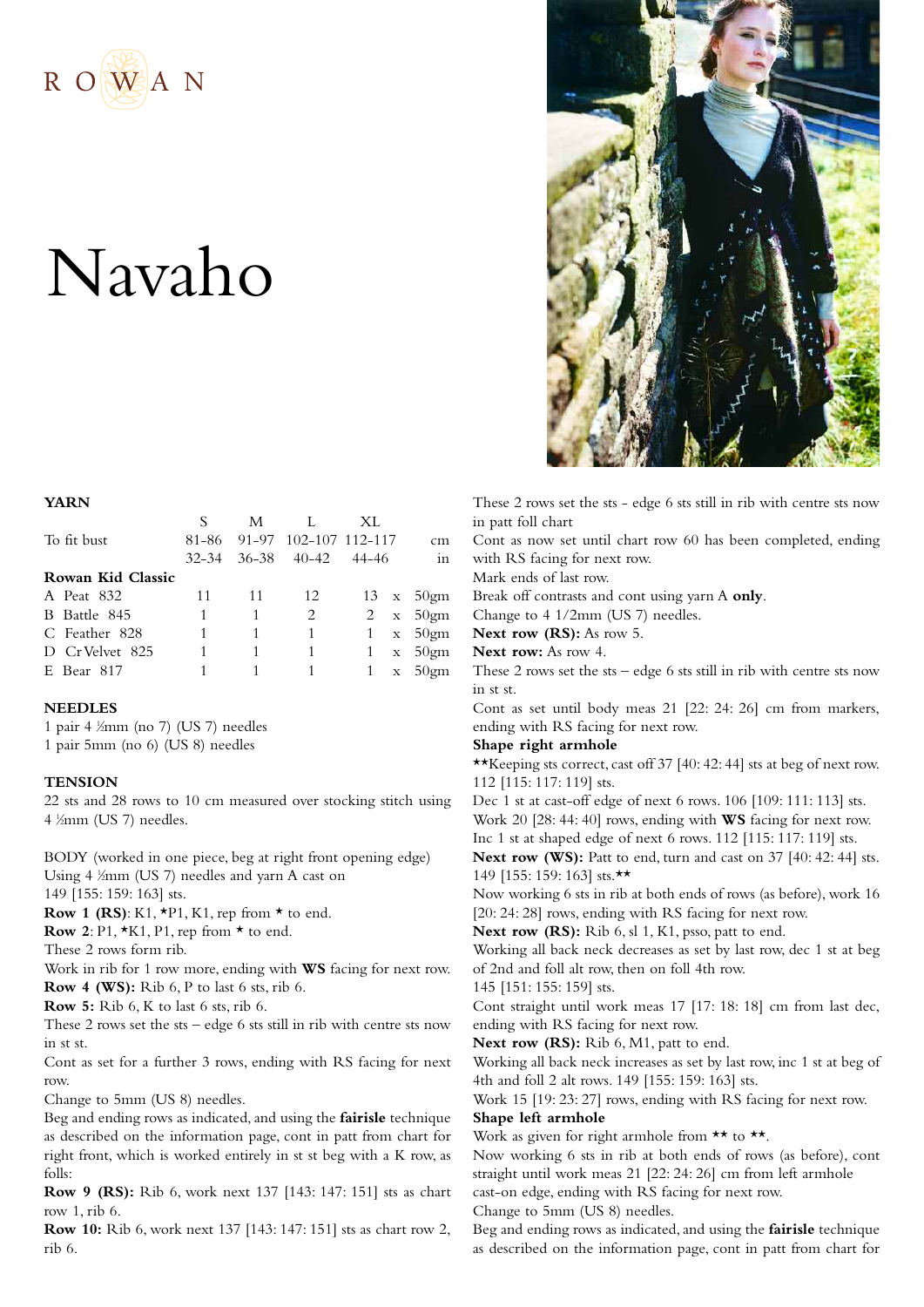left front, which is worked entirely in st st beg with a K row, as folls: **Row 9 (RS):** Rib 6, work next 137 [143: 147: 151] sts as chart row 1, rib 6.

**Row 10:** Rib 6, work next 137 [143: 147: 151] sts as chart row 2, rib 6.

These 2 rows set the sts - edge 6 sts still in rib with centre sts now in patt foll chart

Cont as now set until chart row 60 has been completed, ending with RS facing for next row.

Break off contrasts and cont using yarn A **only**.

Change to  $4 \frac{1}{2}$ mm (US 7) needles.

**Next row (RS):** As row 5.

### **Next row:** As row 4.

These 2 rows set the sts – edge 6 sts still in rib with centre sts now in st st.

Cont as set for a further 3 rows, ending with **WS** facing for next row.

Work in rib for 3 rows, ending with RS facing for next row. Cast off in rib.

#### **SLEEVES**

Using 4  $\frac{1}{2}$ mm (US 7) needles and yarn A cast on 57 [59: 61: 61] sts.

Work in rib as given for body for 4 rows, ending with RS facing for next row.

Beg with a K row, work in st st for 4 rows, ending with RS facing for next row.

Change to 5mm (US 8) needles.

Beg and ending rows as indicated, and using the **fairisle** technique

as described on the information page, cont in patt from chart for sleeve, which is worked entirely in st st beg with a K row, as folls: Inc 1 st at each end of next and every foll 4th row until there are 69 [71: 73: 73] sts, taking inc sts into patt.

Work 1 row, ending after chart row 22 and with RS facing for next row.

Break off contrasts and cont using yarn A **only**.

Change to  $4 \frac{1}{2}$ mm (US 7) needles.

Beg with a K row, work in st st, shaping sides by inc 1 st at each end of 3rd and every foll 4th row to 79 [89: 95: 113] sts, then on every foll 6th row until there are 101 [107: 111: 117] sts.

Cont straight until sleeve meas 46 [47: 48: 48] cm, ending with RS facing for next row.

## **Shape top**

Mark both ends of last row.

Dec 1 st at each end of next 8 rows, ending with RS facing for next row. 85 [91: 95: 101] sts.

Cast off 23 [25: 26: 28] sts at beg of next 2 rows.

Cast off rem 39 [41: 43: 45] sts.

## MAKING UP

Press as described on the information page.

Join both shoulder seams using back stitch, or mattress stitch if preferred, by joining armhole cast-off and cast-on edges for 6 sts at upper edge.

Join sleeve seams below markers. Positioning markers midway across row-end edges at underarm and centre of final cast-off edge of sleeve at shoulder seam, sew sleeves into armholes.